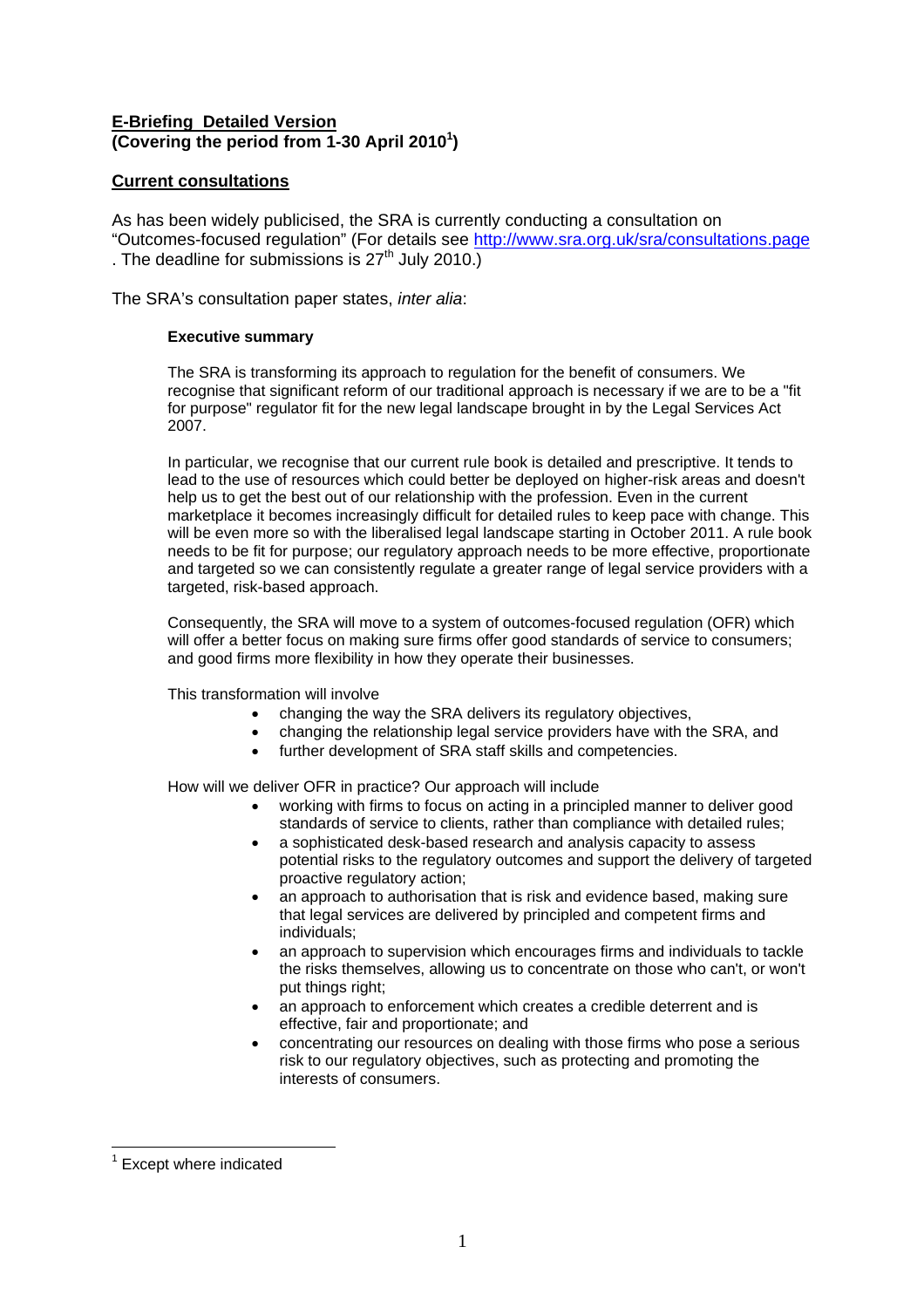We want to foster a flexible and innovative market for legal services, combining improved access to justice with assured standards. For that reason, our plans for OFR will be introduced at the same time as the framework permitting alternative business structures (ABSs) in October 2011.

Flexibility, not lower standards, is the keynote of the new regime. Firms will be able to show compliance in ways best suited to consumers and their businesses. The SRA will act flexibly in its regulatory dealings, improving effectiveness and efficiency.

The risk-based approach will focus on the things which really matter to consumers and legal service providers. OFR is not light-touch regulation, it is effective regulation. It turns the page to a new chapter in the relationship between consumers and the law. The purpose of this document is to set out our approach to this transformation and seek your views to influence and shape our thinking.

....12. The responses to "Achieving the Right Outcomes" have reinforced our decision to pursue an OFR strategy, and have helped to inform the development of our new approach to regulation.

....16. We believe we can best achieve this goal through .. ..focus[sing] on the important regulatory outcomes that must be achieved, rather than the means of achieving them, allowing the providers of legal services the flexibility they need to compete and innovate, particularly in the new legal services environment…

… The purpose of this document is to set out our approach to this transformation and seek your views to influence and shape our thinking.

#### I. Introduction

1. The SRA is transforming its approach to regulation and how we relate to and work with providers of legal services. Against a background of significant and welcome modernisation of the legal framework for the delivery of legal services, we will deliver a risk-based approach to regulation, focused on supporting delivery by providers of legal services of good outcomes for consumers and the public interest.

2. In particular, we recognise that significant reform of our traditional approach is necessary if we are to be a "fit for purpose" regulator in the new legal landscape brought in by the Legal Services Act 2007.

Our current rule book is too detailed and prescriptive and doesn't help either the profession or ourselves to get the best regulatory outcomes or develop a relationship based on trust and confidence. It needs to support and not hinder innovation for the benefit of consumers and encourage a much stronger focus by firms and by us on the overall quality of legal services. Our regulatory approach needs to be more effective, proportionate and targeted. Historically, we have spent too much time dealing with low-level issues, making it harder to focus on what is really important. We need to significantly improve our capacity to identify and deal with high-risk issues.

16. We believe we can best achieve this goal through using our resources to ….focus on the important regulatory outcomes that must be achieved, rather than the means of achieving them, allowing the providers of legal services the flexibility they need to compete and innovate, particularly in the new legal services environment; and

....17. Our approach includes ensuring that the requirements on firms are more focused on acting in a principled manner to deliver desired outcomes, rather than compliance with over detailed rules. We will do this by lifting the binding regulatory requirements ("rules") to the level of principles, stating the clear outcomes to be achieved where possible;

…23. The SRA's successful move to OFR will require the majority of firms and individuals to take responsibility for identifying and managing the risk of not delivering the required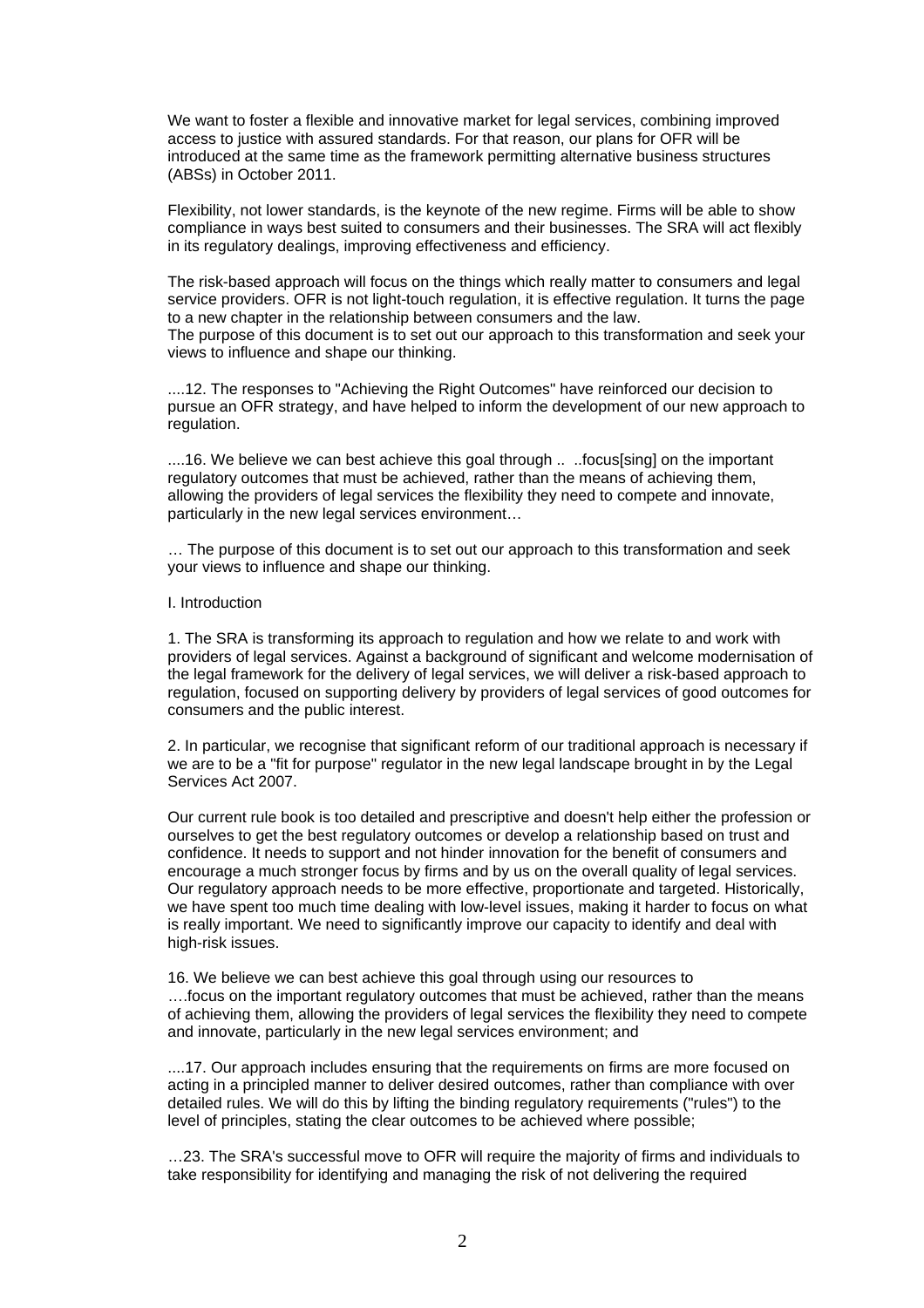principles and outcomes, acting ethically and professionally, exercising judgement on how to deliver good outcomes and engaging positively with us when difficult issues emerge. Firms that can do this will then be allowed to get on with running their businesses, leaving us free to focus our resources on the small minority of firms and individuals that cannot or will not comply.

..24.. . Good firms and individuals will need to be confident that we will not seek "to catch them out", taking enforcement action either on reasonable decisions made in good faith or in respect of a firm or individual that has run into problems but shows the willingness and capability to work with us to put things right.

…30: The May consultation will include, amongst other things, the new Code of Conduct, the new licensing rules and changes to the accounts rules. There will still be "rules" in the Handbook (such as the Accounts Rules and the Licensing Rules). However our aim is to remove as much unnecessary detail and prescription as possible.

…31. In particular, a redrafted Code of Conduct is central to our implementation of OFR. It concentrates on providing positive "outcomes" which are standards of service that all involved in the provision of legal services will wish to deliver in order [to] benefit consumers of legal services and the public.

...32. The new Code of Conduct will set out the key principles and outcomes which must be achieved and the objective is to remove or rationalise much of the detail contained in the current Code. The core of the Accounts Rules is likely to remain much the same, reflecting our judgement of what is necessary to manage risks to client money. However, these are being re-drafted in a more outcomes-focused way and the guidance in these rules will not be mandatory—see Table 2 below by way of example.

…61. Finally, our intention is to move away from an annual renewal process for firms, to be replaced by a requirement for all authorised bodies to pay an annual fee and to provide an annual information report.

… 63…Where warranted through risk assessment we will undertake more intensive analysis of particular activities including a firm's approach to exercising judgement on how to deliver particular principles and outcomes. Firms will also be assessed on whether their systems produce good outcomes: simply having a system will not be sufficient.

… 99…Nevertheless, this type of transformation cannot happen instantly and stakeholders will experience an evolution to the new approach rather than a "Big Bang".

Table 6 below sets out the timetable of key milestones up until 6 October 2011.

| Date | Action |
|------|--------|
|      |        |

| <b>April 2010</b><br>onwards | Engagement with the profession, consumers and other stakeholders                                                                                                                                       |
|------------------------------|--------------------------------------------------------------------------------------------------------------------------------------------------------------------------------------------------------|
| 28 May 2010                  | Publish first consultation paper on the Handbook.                                                                                                                                                      |
|                              | [In this regard, paragraph 33 of the OFR consultation paper also states:                                                                                                                               |
|                              | "Principles, which will be mandatory, will govern all of the activities of firms and<br>individuals and will apply across the entire Handbook. We will be consulting on the<br>ten principles in May." |
| 27 July 2010                 | Closing date for written responses to "Outcomes-focused regulation: Transforming<br>the SRA's Regulation of Legal Services"                                                                            |
| 20 August<br>2010            | First Handbook Consultation closes.                                                                                                                                                                    |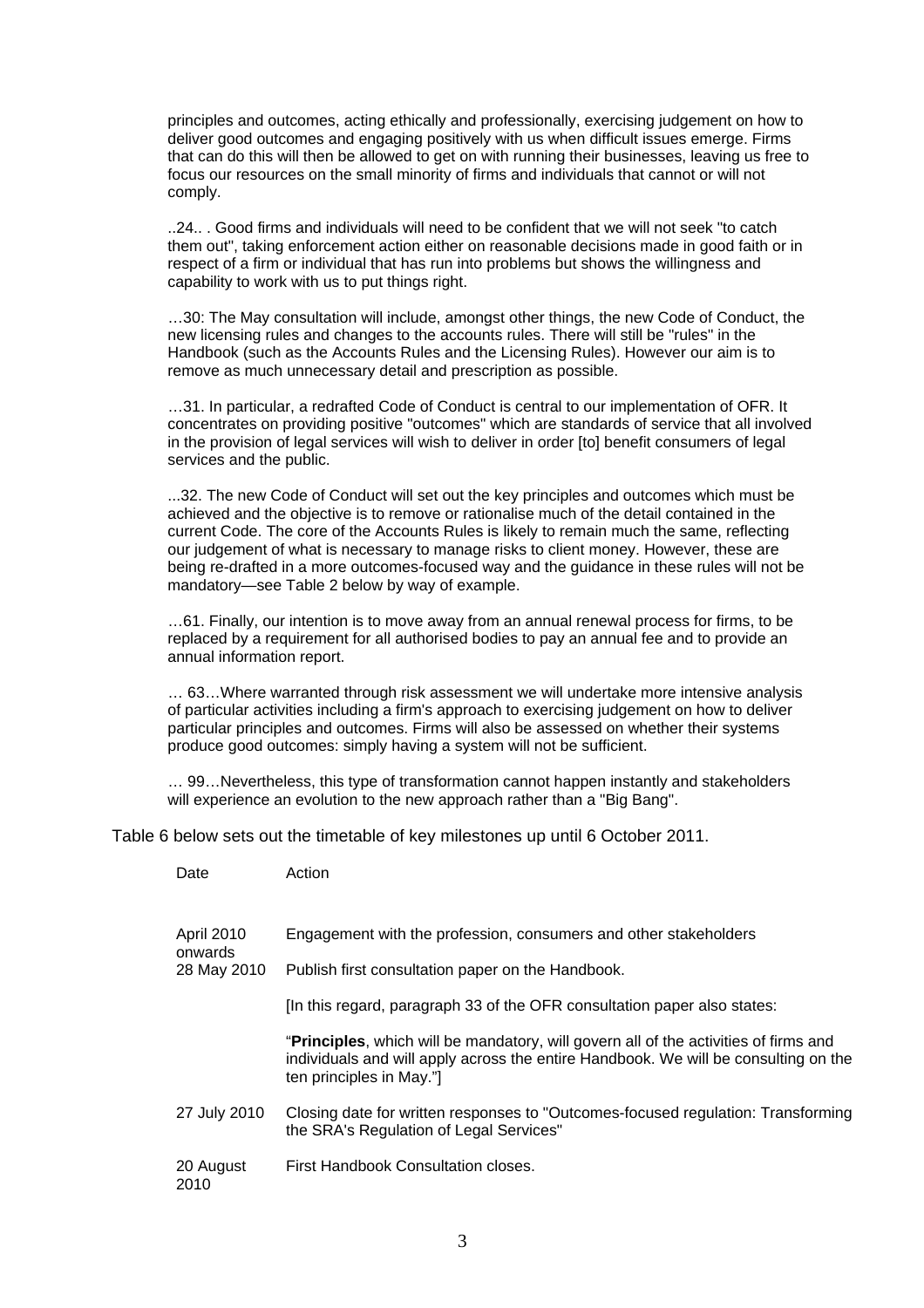| October<br>2010     | Publish second consultation on the Handbook.                                                                                                                                                                                                                                                                                                                                                                                                                                                                                   |
|---------------------|--------------------------------------------------------------------------------------------------------------------------------------------------------------------------------------------------------------------------------------------------------------------------------------------------------------------------------------------------------------------------------------------------------------------------------------------------------------------------------------------------------------------------------|
| October<br>2010     | Policy Statement on "Outcomes-focused regulation: Transforming the SRA's<br>Regulation of Legal Services" with the timetable setting out the transition to OFR,<br>the full cost-benefit analysis and equality impact assessment (the equality impact<br>assessment is an ongoing piece of work taking pace alongside the development of<br>outcomes-focused regulation-we will share with you our work at the key stages of<br>development).                                                                                  |
|                     | [In this regard, paragraph 94 of the OFR consultation paper also states:                                                                                                                                                                                                                                                                                                                                                                                                                                                       |
|                     | "Delivering good risk-based cost-effective regulation that directs regulatory attention<br>to the areas of greatest need will require us to develop strong, flexible mechanisms<br>for the management and coordination of our resources. Over the next few months,<br>we will be considering this and reporting back in October on how our structure,<br>internal communications and approach to decision making will support<br>a robust governance structure for the coordination of regulatory responses across<br>the SRA; |
|                     | appropriate delegation of and support for quality decision-making at<br>$\bullet$<br>all levels of the SRA;<br>OFR functions, including importantly risk assessment, that operate<br>$\bullet$<br>effectively and efficiently, supported by strong horizontal<br>management;<br>a quality audit system and systems for internal validation that<br>$\bullet$<br>provides positive challenge to the way we function and the<br>decisions we make;<br>our existing formal decision-making criteria will also be reviewed. "]     |
| January<br>2011     | Second Handbook consultation closes.                                                                                                                                                                                                                                                                                                                                                                                                                                                                                           |
| March/April<br>2011 | Publication of final Handbook                                                                                                                                                                                                                                                                                                                                                                                                                                                                                                  |
| June/July<br>2011   | Anticipated designation as a Licensing Authority for ABSs                                                                                                                                                                                                                                                                                                                                                                                                                                                                      |
| 6 October<br>2011   | First ABSs licensed and Implementation of new Handbook.                                                                                                                                                                                                                                                                                                                                                                                                                                                                        |

# **Recent submissions**

# **1. Professional Representation**

## *1.1 Professional Rules and Regulation Committee*

The PR&RC recently responded to the Ministry of Justice consultation on "Disclosure of information by the Office for Legal Complaints and the Legal Services Board: Orders under sections 152(3)(g) and 168(3)(g) of the Legal Services Act 2007" (See <http://www.justice.gov.uk/consultations/docs/olc-lsb-info-disclosure.pdf>for the consultation and http://www.citysolicitors.org.uk/FileServer.aspx?oID=782&IID=0 for the response.)

As the consultation paper stated:

## Executive summary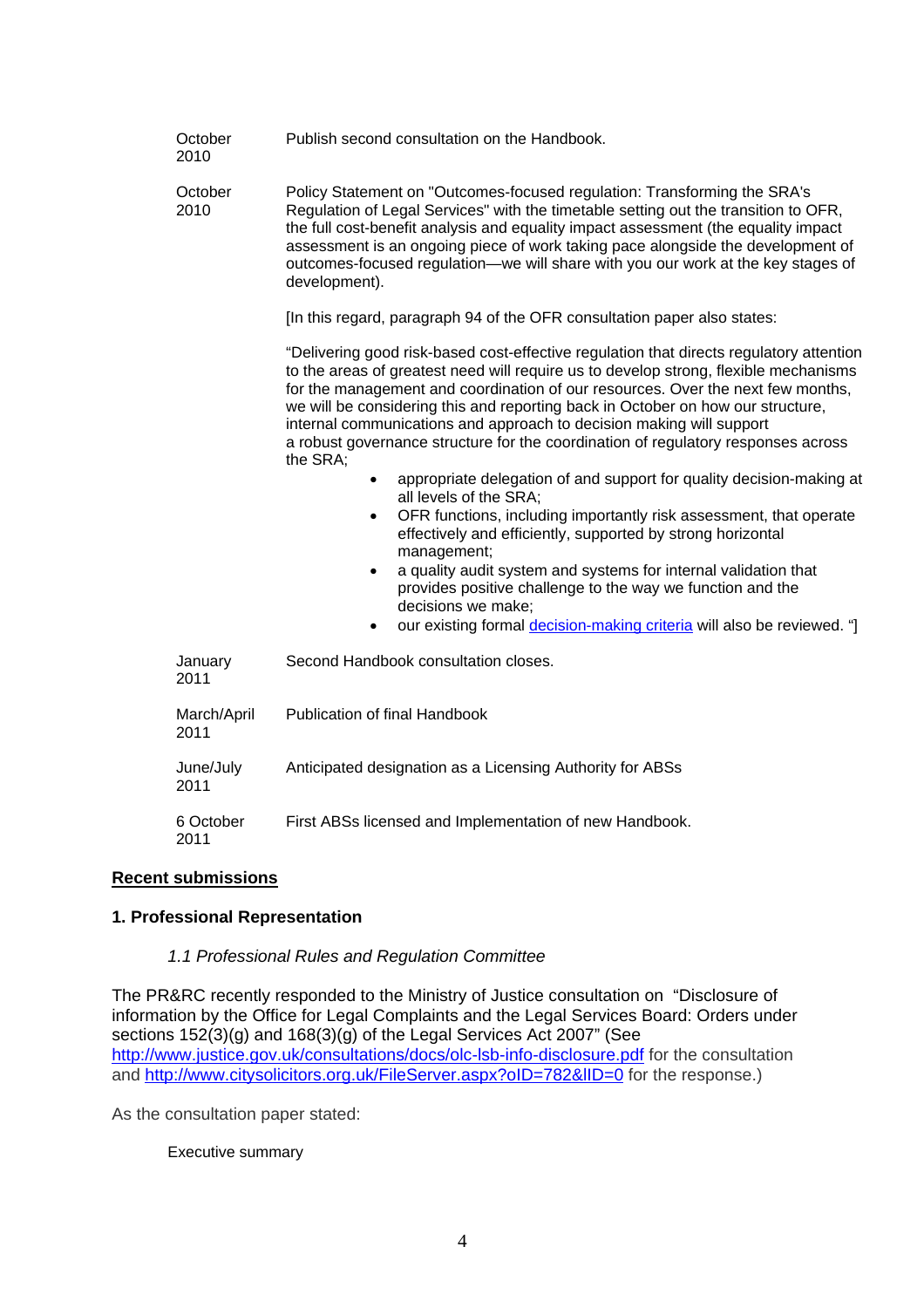The Legal Services Act 2007 ("the 2007 Act") establishes the Legal Services Board ("LSB") as the new oversight regulator of the legal profession and the Office for Legal Complaints ("OLC") to handle consumer complaints about legal professionals. The OLC will replace the numerous bodies that currently handle complaints about different legal professionals. The LSB became operational on 1 January 2010 and it is anticipated that the OLC will become operational in late 2010.

Under the 2007 Act both the LSB and the OLC are prevented, in the first instance, from disclosing restricted information to other persons.

There are a number of exceptions to the presumption against disclosure, including where other legislation requires disclosure. In addition, the 2007 Act provides the Lord Chancellor with the power to make an order specifying further persons who exercise regulatory functions to whom the OLC or LSB will be able to disclose information.

This consultation document considers the persons that should be included in such orders and the purposes for which disclosure to these persons should be permitted.

#### Introduction

This paper sets out for consultation some proposals of persons that should be included in orders made under sections 152(3)(g) and 168(3)(g). It also invites further recommendations of who should be included in these orders.

…10. …communication between regulators is an important component of an efficient and effective regulatory landscape and it is important that the OLC, as the new complaints handling body, is not impeded from sharing relevant information, where necessary, with regulators outside of the legal services sector.

11. This consultation paper will assist in identifying all of the persons that should receive information as well as establishing the purposes for which the OLC will be able to disclose information to these persons. This will allow for an order to be made that will permit disclosure of information to take place within limited, defined circumstances where there may be a tangible benefit to another regulatory regime. It will also contribute to greater communication and efficiency across the regulatory framework in England and Wales.

The consultation paper considered the case for allowing disclosure of information by the OLC to certain organizations pursuant to an order under section 152(3)(g). (Section 152 allows some exceptions to be made to the statutory restriction imposed by section 151, and allows "restricted information" to be disclosed.) The relevant bodies mentioned were:

- Office of Fair Trading
- Financial Services Authority
- **Legal Services Commission**
- Judicial Appointments Commission
- Financial Reporting Council
- Claims Management Regulator
- Law Society of Scotland
- Scottish Legal Complaints Commission
- Law Society of Northern Ireland
- Office of the Immigration Services Commissioner
- Information Commissioner

The consultation paper also argued for allowing disclosure of certain information by the LSB to certain organizations pursuant to section 168(3)(g)). (Section 167 sets out a general restriction on the disclosure by the LSB of "restricted information" (information obtained by the LSB in the exercise of its functions), followed by a number of exceptions listed in section 168). The relevant bodies mentioned were: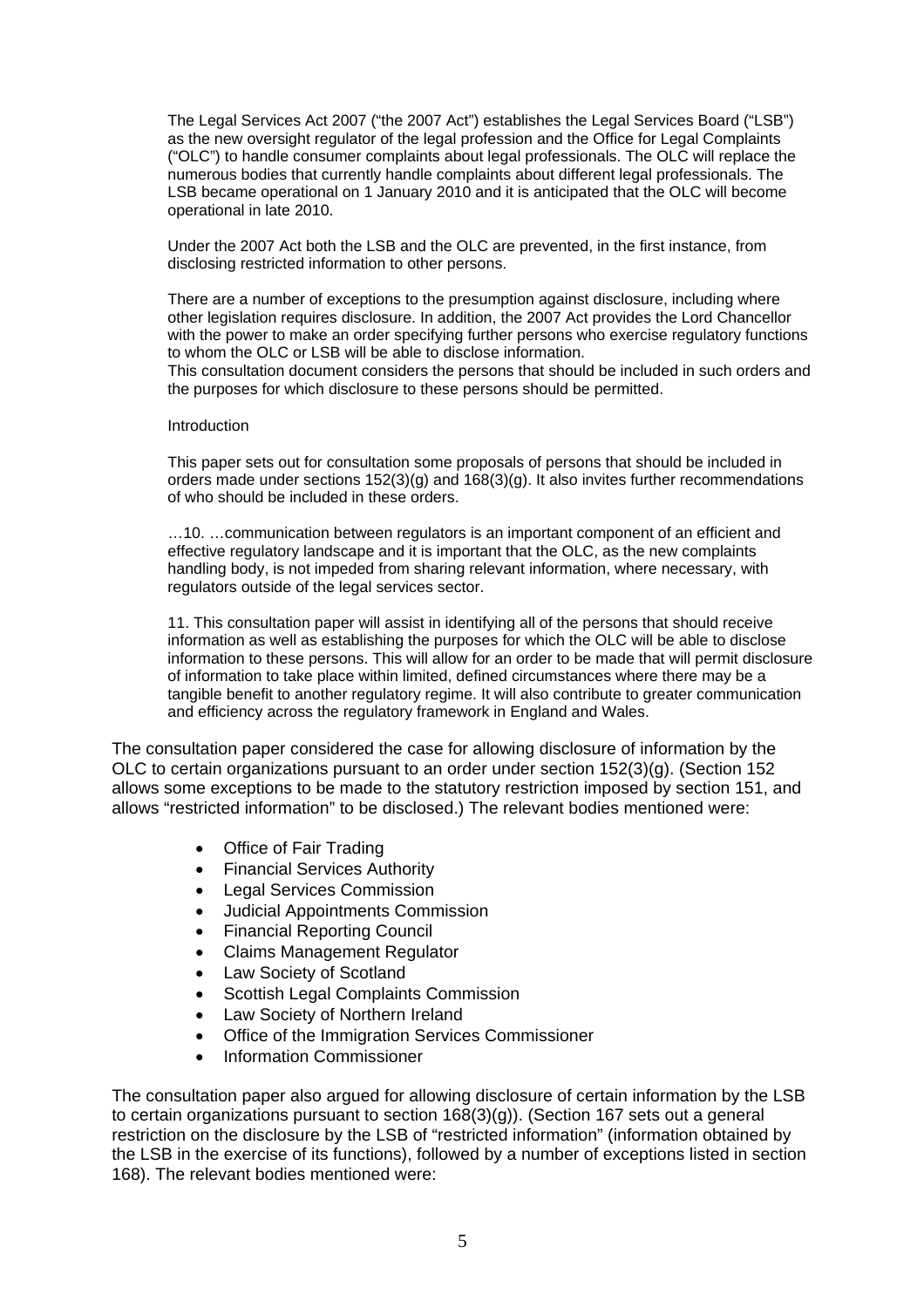- The Insolvency Service
- The Financial Reporting Council

The consultation paper also asked respondents to consider whether there were any other persons or bodies that they believed should also be included in section 152(3)(g) or section 168(3)(g) orders.

The paper stated that the next steps in the process would be that:

..Following consultation, we intend to publish our response, along with draft orders, by 16 July 2010. .. The intention is for the orders to be in force before the OLC becomes operational, which is anticipated for late 2010.

The PR&RC's submission dealt with the specific questions contained in the consultation paper, and stated generally that:

3. We have responded to the questions in the manner requested. However we have a general observation regarding disclosure of information by the OLC. That is that we believe that the Orders (or any operating procedures implemented under the Orders) should require a judgement to be made in each instance that disclosure is appropriate having in mind, inter alia, the rights of the subject of the complaint.

4. Dealing with a regulatory investigation can have a significant impact on the practice of a law firm and/or an individual practitioner. It is costly and time consuming (both in real terms and in terms of foregone business opportunities) to engage with a regulator and there is always an attendant risk that, even if the regulatory breach is not substantiated, the matter may attract the attention of the press or otherwise come into the public domain with negative consequences for the reputation and business of those involved. It may also be the case that a disclosure from the OLC to another regulator is not Freedom of Information Act neutral; that is to say that information which might otherwise have remained confidential may be liable to come into the public domain as a result of a disclosure being made.

5. It is an unfortunate fact that a considerable number of complaints made to the OLC will have no merit. They may be frivolous or vexatious, but it may just be the case that the person making the complaint is unhappy with the outcome of a particular circumstance and feels aggrieved, even if the lawyer is not deficient. Multiplying the costs and stresses associated with such a complaint by involving a second regulator is clearly substantially to the detriment of the subject of the complaint. We feel it is appropriate for the OLC to be required to perform at least some fact finding work and to come to a preliminary judgement regarding the merits of the complaint before any information is handed over.

6. Paragraphs 20 to 22 of the consultation discuss the circumstances in which disclosure might be made by the OLC to the Legal Services Commission. The proposition is that the LSC should receive information on complaints that are upheld about lawyers who receive public funding. The consultation argues that this is a proportionate and reasonable safeguard and we strongly agree. The proposal is not that *any* complaint that refers to a legal aid practitioner should be referred but rather that only those that are upheld ought to be. We think that this is a sensible approach, which balances the interests of all involved.

7. We would argue that similar consideration should be given to the other circumstances in which the OLC will disclose information. Of course, it may be argued that in some circumstances the facts will not substantiate a complaint to the OLC but they would, for example, substantiate one to the FSA as an alternative regulator. We accept that, but that should not absolve the OLC from being required to come to a determination that, for example, the facts as reported are at least *prima facie* accurate, before involving another regulator. Otherwise a natural consequence may be that the firm and practitioners concerned are put to the costly effort of repudiating the same erroneous allegations twice, to the benefit of nobody.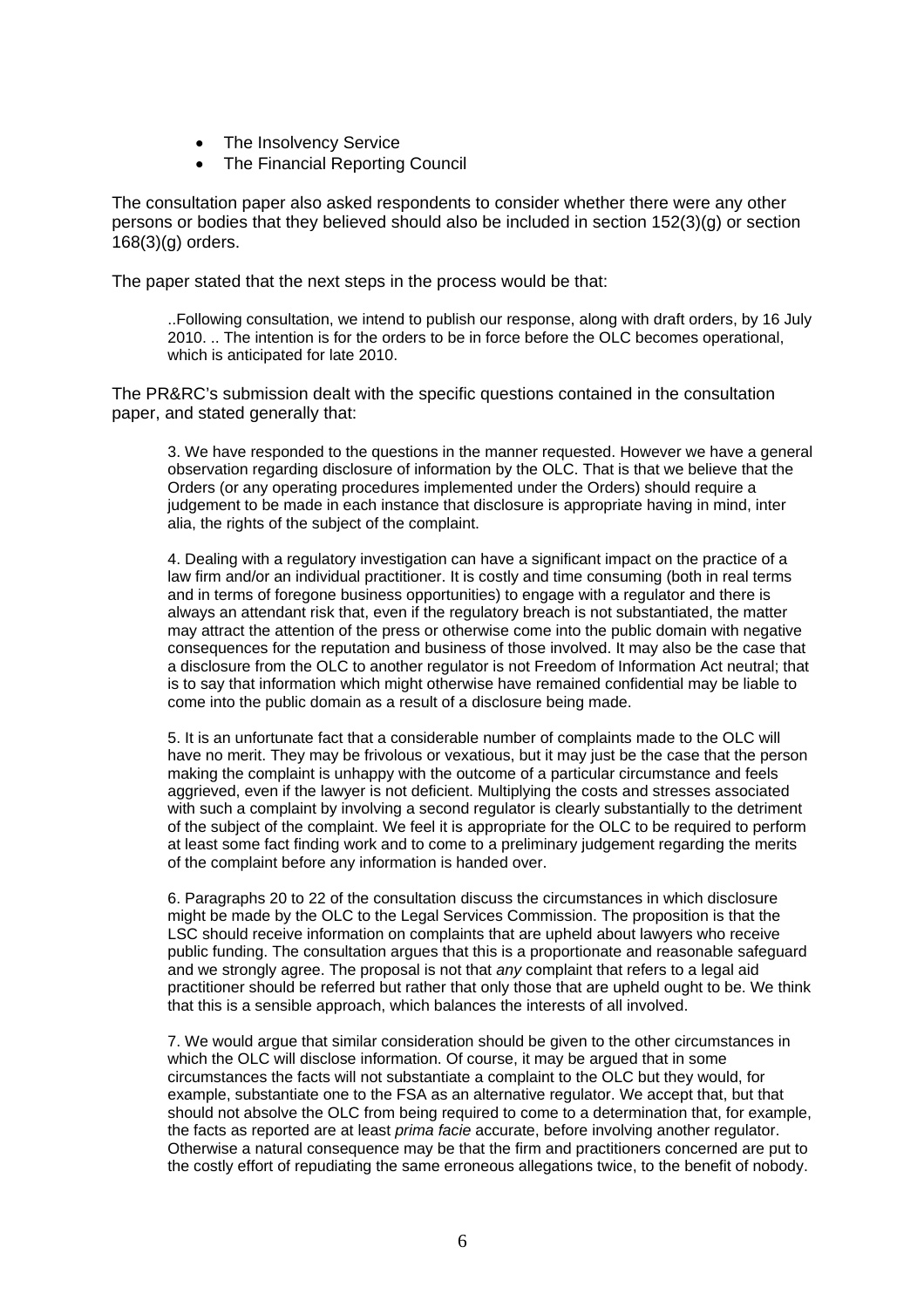Also, in relation to Question 9:

*Are there any regulators of legal services in other jurisdictions that you believe should be included in a section 152(3)(g) order? What information would these persons or bodies require and for what purpose?* 

## the PR&RC stated that:

We do not believe that there is a requirement to include regulators of legal services in other jurisdictions within the section 152(3)(g) order because the protection of the interests of clients in other jurisdictions is not within the ambit of the 2007 Act.

However, at a fundamental level, the ethical rules applying to legal professionals in different jurisdictions are similar. For example, most jurisdictions prohibit a legal professional from exploiting his or her fiduciary relationship with a client for personal advantage. It would certainly be in the interests of consumers in the UK for our regulators to be made aware when an allegation of breach of a fundamental rule of practice has been upheld against a dual qualified practitioner (who also practises in the UK). It follows that an appropriate protocol for information exchange between regulators with this goal in mind is desirable and the making of an order for these purposes should be supported. However in this case, because the 2007 Act would not oblige the OLC to pursue the interests of consumers outside the UK, we believe that the information exchange should only relate to complaints which have been finally upheld and not to investigations or other preliminary matters.

## **2. Specialist Committees**

## *2.1 Company Law*

The **Company Law Committee** responded to the Institute of Chartered Secretaries and Administrators (ICSA) Review consultation on the 'Higgs Guidance' (i.e. the Good Practice Suggestions from the Higgs Report<sup>2</sup>, last reissued in 2006) (see [http://www.icsa.org.uk/assets/files/pdfs/consultations/ICSA%20Review%20of%20the](http://www.icsa.org.uk/assets/files/pdfs/consultations/ICSA Review of the Higgs Guidance - first consultation.pdf) [%20Higgs%20Guidance%20-%20first%20consultation.pdf](http://www.icsa.org.uk/assets/files/pdfs/consultations/ICSA Review of the Higgs Guidance - first consultation.pdf) for the consultation document and http://www.citysolicitors.org.uk/FileServer.aspx?oID=784&IID=0).

As the consultation paper stated:

## **Background**

In its Final Report on the 2009 review of the Combined Code (likely to be called the UK Corporate Governance Code – 'the Code'), the Financial Reporting Council explained that it had '...commissioned the Institute of Chartered Secretaries and Administrators (ICSA) to work with others on its behalf to update as necessary the good practice guidance from the 2003 Higgs Report ... in the light of the proposed changes to the Code and economic and other developments'. Elsewhere in the Final Report, the text makes clear that the commission refers to the 'Higgs Guidance' (Good Practice Suggestions from the Higgs Report), last reissued in 2006.

<span id="page-6-0"></span> 2 The Review of the role and effectiveness of non-executive directors, report published 2003 (or the "Higgs review") was a report chaired by Derek Higgs on corporate governance commissioned by the UK government, published on 20 January 2003. It reviewed the role and effectiveness of nonexecutive directors and of the audit committee, aiming at improving and strengthening the existing Combined Code. See <http://www.berr.gov.uk/files/file23012.pdf>for the report.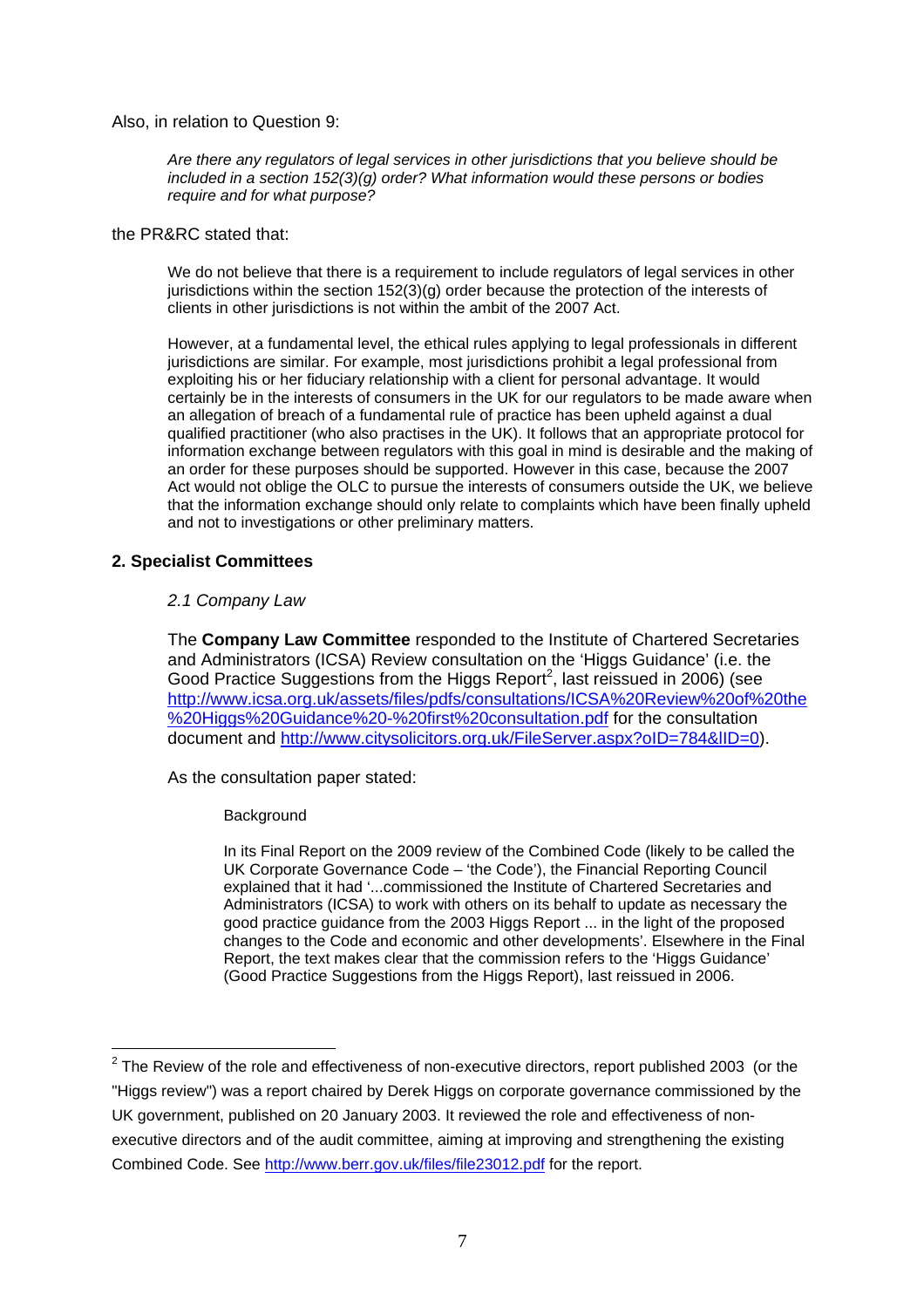As part of this remit, the FRC has asked ICSA to consider whether additional guidance should be given on a number of related issues raised in Sections A (Leadership) and B (Effectiveness) of the Code. Given the focus of these additional areas, and their link to the content of the Higgs Guidance, ICSA has entitled the consultation paper 'Improving board effectiveness' to assemble the various strands of advice under one of the principal themes of the Code review.

The FRC's intention is that the guidance should be consulted by boards when considering how to apply the relevant principles of the Code.

#### The CLLS response stated:

...the response has been prepared by a working party of the CLLS Company Law Committee.

The first of ICSA's two consultations comprises three questions to which we respond below:

#### 1. DO YOU AGREE WITH THE PURPOSE OF THE GUIDANCE?

1.1 The aim of the Review is stated to be to offer guidance which, without being prescriptive, assists boards in understanding and implementing the purpose of the Code and, in so doing, delivers practical advice to boards on how they can apply the Code to enhance their effectiveness.

1.2 We agree [with] this approach. We particularly welcome the emphasis on nonprescriptive guidance, the giving of practical assistance, and the overriding focus on enhancing board effectiveness.

1.3 We believe the Higgs Guidance has, in its current form, been a useful resource for boards. Changes to that guidance should reflect amendments to the Code and, particularly, changes in emphasis made by the revised Code, in each case using jargon-free language.

We do not think it would be useful for the guidance to include new topics not covered by the Code.

#### 2. DO YOU AGREE THAT THE ICSA PAPER HAS IDENTIFIED THE RIGHT AREAS WHERE THE EXISTING GUIDANCE COULD BE ENHANCED?

2.1 Section 1.1 of the ICSA paper says that: "The guidance will refer to ethical sensitivity, and the need for the board to take account of ethical issues in setting business strategy and the manner in which business is undertaken."

2.2 We do not think it would be useful for the guidance to offer advice on ethical issues, for the following reasons:

2.2.1 Neither the revised Code nor the FRC's Final Report refer to ethical concerns in this context.

2.2.2 We think the scope of the board's obligation to take ethical issues into account is uncertain as a matter of law and we doubt that it will be feasible to establish a consensus as to good practice (falling short of legal obligation) in this area. While it may be said that boards are directed to consider "ethical issues" by paragraphs (b),

(c), (d) and (e) of section 172(1) of the Companies Act 2006<sup>1</sup>, we do not think it would serve a useful purpose for the Higgs Guidance to overlay these statutory requirements with further advice.

2.2.3 Questions of ethics are often subjective and can potentially be controversial (for example, some view involvement with tobacco companies or the sale of weapons as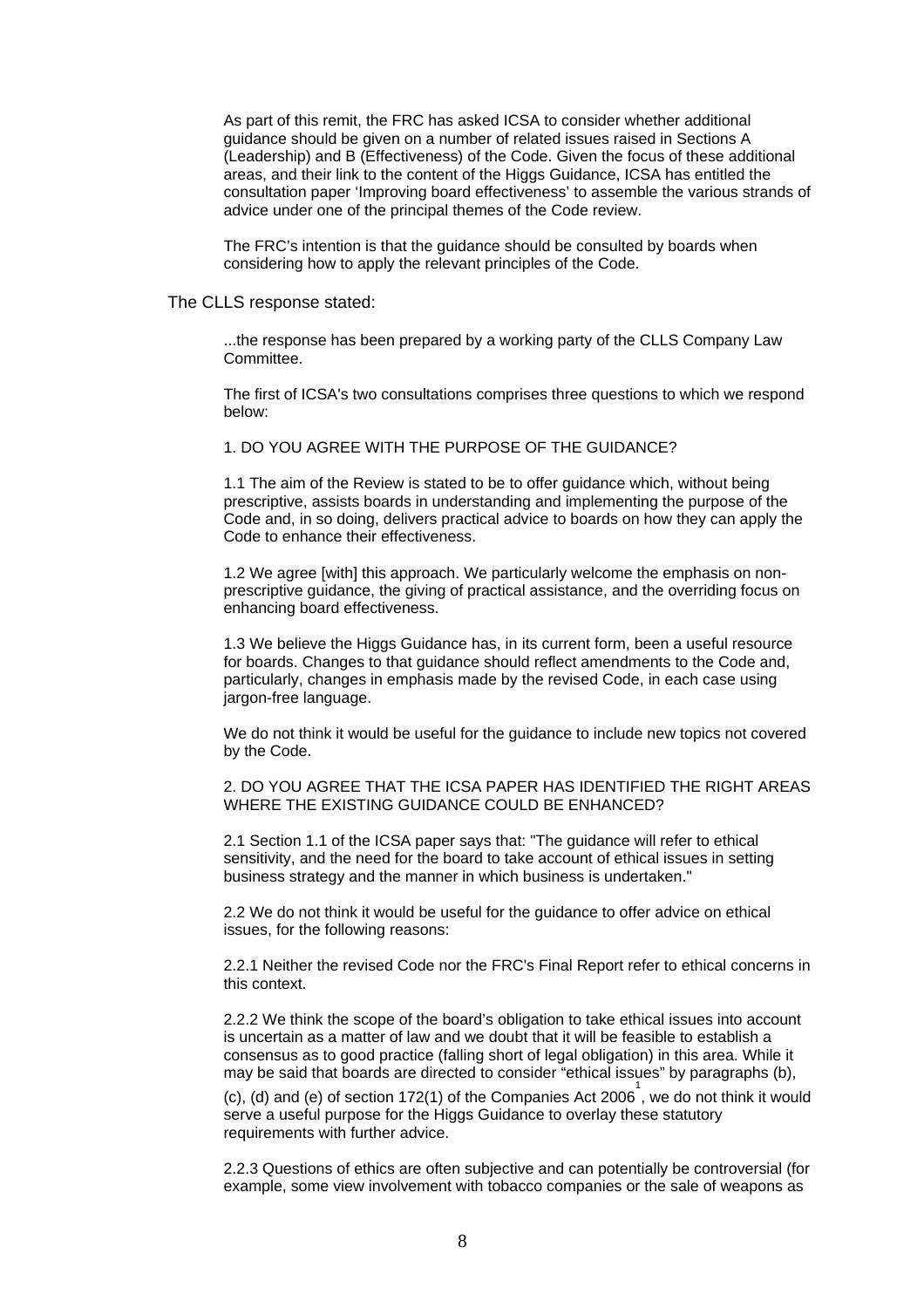unethical). We do not think it would be helpful to put at risk the largely uncontroversial nature of the Higgs Guidance by including new material on ethical issues.

3. ARE THERE OTHER AREAS WHICH THE GUIDANCE SHOULD LOOK AT?

3.1 New Principle A4 of the revised Code refers to the unitary nature of the board. We believe it is important that the guidance should endorse the comments on the unitary nature of the board and the collective responsibility of directors for the actions and omissions of the board that were included in section 4 of the Higgs Guidance.

3.2 It would also be useful for the guidance to update the pre-appointment due diligence checklist for new board members, the induction checklist and the sample letter of non-executive director appointment.

3.3 We recognise ICSA's potential interest in board evaluation (noted in section 2.3 of the ICSA paper) but believe it would be helpful for the Review to include in the guidance the conclusions from the FRC's discussions with the providers of evaluation services which are referred to in paragraph 3.42 of the FRC's Final Report – namely, appropriate standards for the evaluation process and the management of potential conflicts of interest. Alternatively, those conclusions might appear in some other publically available document.

## *2.2 Regulatory Law*

As mentioned in the March 2010 e-briefing, the Financial Law, Insolvency Law and Regulatory Law Committees all responded to the HMT consultation paper "Establishing resolution arrangements for investment banks". (A summary of the consultation paper was set out in the March e-briefing ([http://www.citysolicitors.org.uk/FileServer.aspx?oID=779&lID=0\)](http://www.citysolicitors.org.uk/FileServer.aspx?oID=779&lID=0). As mentioned in that document, copies of the following papers are available online:

- The consultation paper: [http://www.hm](http://www.hm-treasury.gov.uk/consult_investment_banks2.htm)[treasury.gov.uk/consult\\_investment\\_banks2.htm](http://www.hm-treasury.gov.uk/consult_investment_banks2.htm)
- The Financial Law Committee's submission <http://www.citysolicitors.org.uk/FileServer.aspx?oID=777&lID=0>
- The Insolvency Law Committee's submission <http://www.citysolicitors.org.uk/FileServer.aspx?oID=776&lID=0>

The Regulatory Law Committee's response, which can now be accessed at http://www.citysolicitors.org.uk/FileServer.aspx?oID=781&IID=0, stated, inter alia, that:

…In view of the expertise of (and having had the opportunity to read the responses of) the CLLS Insolvency Law Committee (the **"Insolvency Committee")** and the CLLS Financial Law Committee (the **"Financial Committee")** covering the matters raised in Chapters 2, 4, 5 and 8 of the Consultation Paper, our comments are primarily directed to the other sections of the Consultation Paper, although we have addressed issues raised in these chapters where we consider that these questions could have a significant impact on the regulatory analysis. Although the questions or chapters that we have not responded to raise important issues that could well affect how insolvent firms are dealt with, we consider that others (including the other committees of the CLLS) are better placed to respond.

The Committee's submission also responded to a number of questions in the consultation paper.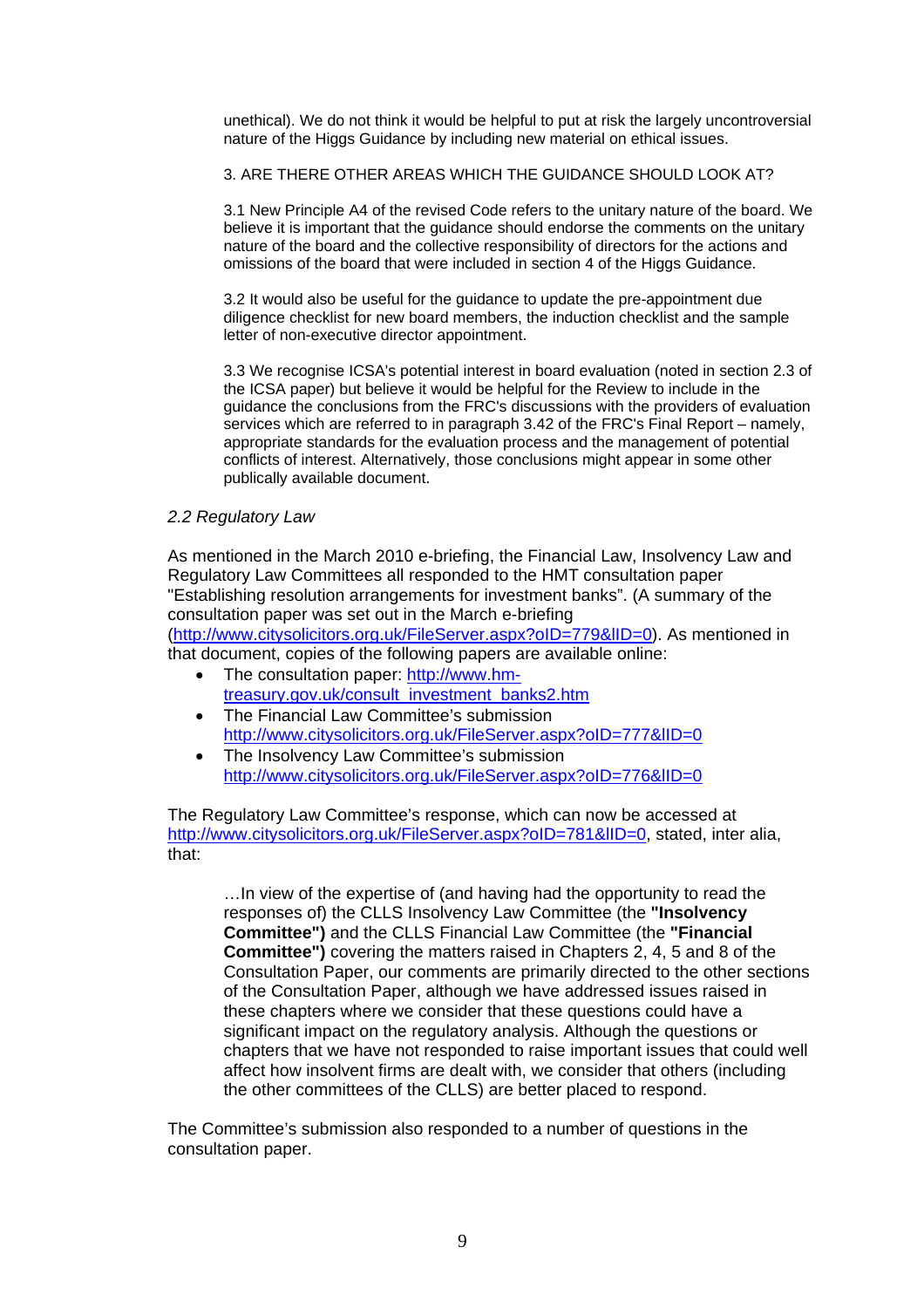### *2.3 Revenue Law*

The Revenue Law Committee recently responded to the HMT discussion on proposals for controlled foreign companies (CFC) reform. (See [http://www.hm](http://www.hm-treasury.gov.uk/d/cfc_discussiondoc_260110.pdf)[treasury.gov.uk/d/cfc\\_discussiondoc\\_260110.pdf](http://www.hm-treasury.gov.uk/d/cfc_discussiondoc_260110.pdf) for the consultation document and http://www.citysolicitors.org.uk/FileServer.aspx?oID=786&IID=0 for the response.)

The consultation document stated, *inter alia*, that:

Introduction

### **Background**

1.1 The Government is committed to making the UK an increasingly attractive place in which to invest and do business. Over recent years the Government has announced a number of reforms to modernise the corporation tax system. The taxation of foreign profits has been identified as a priority area for reform.

1.2 Foreign profits reform has been separated into two parts. The first part was introduced in Finance Act 2009 and included a wide-ranging exemption for foreign dividends repatriated to the UK. Dividend exemption represents a significant change to the taxation of foreign profits for corporate groups and has been welcomed by business. To support the exemption, a limited interest restriction measure (the worldwide debt cap) was also introduced.

1.3 Given the complexity and importance of the Controlled Foreign Company (CFC) rules, the Government recognised that it would take more time to ensure that any new rules meet the needs of both Government and business. The review of these rules was therefore separated from the 2009 package to form the second part of the reform.

### **Document aim**

1.4 Following extensive consultation with business, this document sets out proposals for a new CFC regime. It concentrates on the overall shape of the rules and specifically addresses how the two most difficult areas of money and intellectual property might be addressed.

1.5 This document is for discussion with business and other interested parties. The Government welcomes views on these proposals and encourages continued stakeholder engagement.

1.6 The Government aims to publish more detailed proposals and draft legislation for consultation later in 2010, and to legislate in Finance Bill 2011.

## **History**

1.7 The Financial Secretary reiterated the Government's commitment to reform the CFC rules at the 2008 Pre Budget Report by publishing an open letter on the future direction of travel for the taxation of foreign profits. The Government committed to move towards a more territorial approach to the taxation of UK groups - firstly by introducing an exemption for foreign dividends and secondly by committing to modernise the CFC rules.

1.8 The Government published a *Policy Principles Document* in July 2009 that outlined the policy drivers, objectives and principles to support the CFC reform. A copy of this document is included as Annex A. To achieve the policy objectives identified, the proposals in this document have in some areas, adopted a pragmatic approach to applying the underlying policy principles.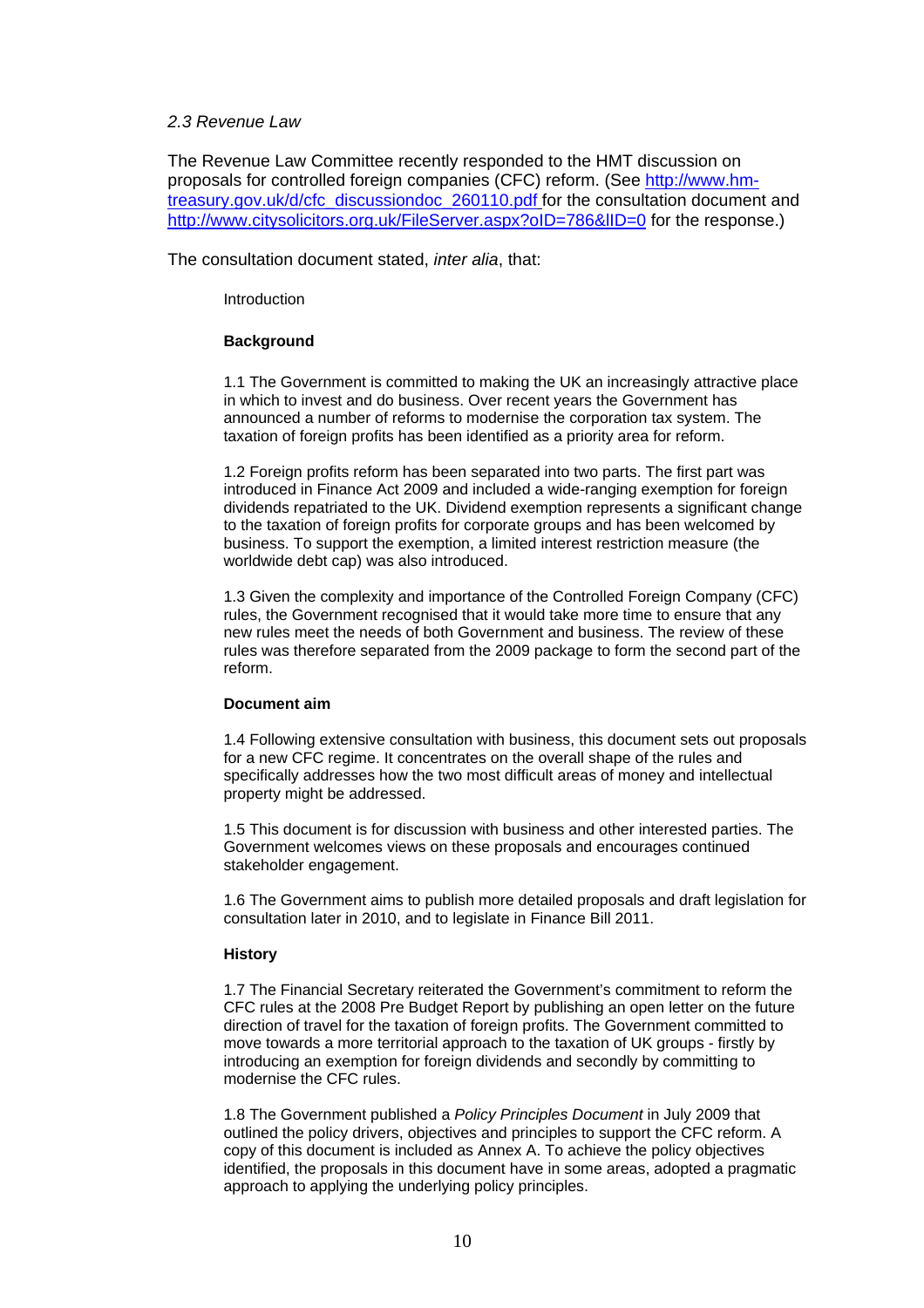### **Box 1.A: Key points from** *Policy Principles Document*

- There is a continuing need for CFC rules to protect the UK tax base from erosion through the artificial diversion of profits from the UK which is not countered through other measures.
- The new rules will be targeted on artificial diversion of UK profit and not on taxing profits that are genuinely earned in overseas subsidiaries.
- An essential part of adapting a more territorial approach to the new rules will be moving from the current default presumption that all activities that could have been undertaken in the UK would have been carried on here, had it not been for the tax advantages of the overseas location.
- UK ownership and control are the most suitable basis for bringing artificially diverted profits within the scope of the UK tax base. This recognises the benefit gained from the rights and protections that residence in a state offers, such as the broader legal framework, and offers the most appropriate mechanism for applying the rules.
- Reform should aim to modernise the CFC rules in a way to reflect modern business practice with an aim of enhancing UK competitiveness, while providing adequate protection of the UK tax base.
- The new regime should, as far as possible, minimise compliance costs and seek to provide taxpayers with certainty. To achieve this a balance will need to be struck between the overarching principles and operational simplicity.
- The new regime is not intended to increase the scope of the current CFC rules and any new regime must be compliant with EU law

1.9 Consultation to date has demonstrated that it is difficult to articulate an all purpose definition of artificial diversion that is capable of practical application to cover all situations that the Government has been asked to consider. The alternative approach taken in this document has been to identify specific arrangements an transactions that the Government considers may provide opportunities for artificial diversion.

## The Committee's submission stated, *inter alia*, that:

#### General

Overall, we consider that the latest proposals represent an improvement on previous proposals. We welcome the Government's approach of facilitating an open and transparent consultation with a sensible timetable for implementing any changes so as to enable full and proper discussion with businesses and other stakeholders. CLLS was represented at the Stakeholder event on 23<sup>rd</sup> February 2010.

Our main concerns over the latest proposals can be summarised as follows:

(i) If fully adopted, the proposals may not ultimately fully adhere to the stated policy of only targeting the "artificial diversion of UK profit and not taxing profits that are genuinely earned in overseas subsidiaries".

We would draw attention in particular to paragraph 2.17 of the consultation document, which confirms the Government's policy decision to eliminate the former "default assumption" that all activities that it was commercially feasible to carry on in the UK would have been carried on there but for a fiscal motive. In our view, the acid test is to look at a situation where there is no commercial advantage or disadvantage either way as to whether the activity is carried on within or outside the UK, and the activity is carried on outside the UK (a "commercially equivalent case"). If the former assumption has truly been eliminated, then, in that situation, nothing further should be required to secure exemption. However, in the very next sentence after stating that the old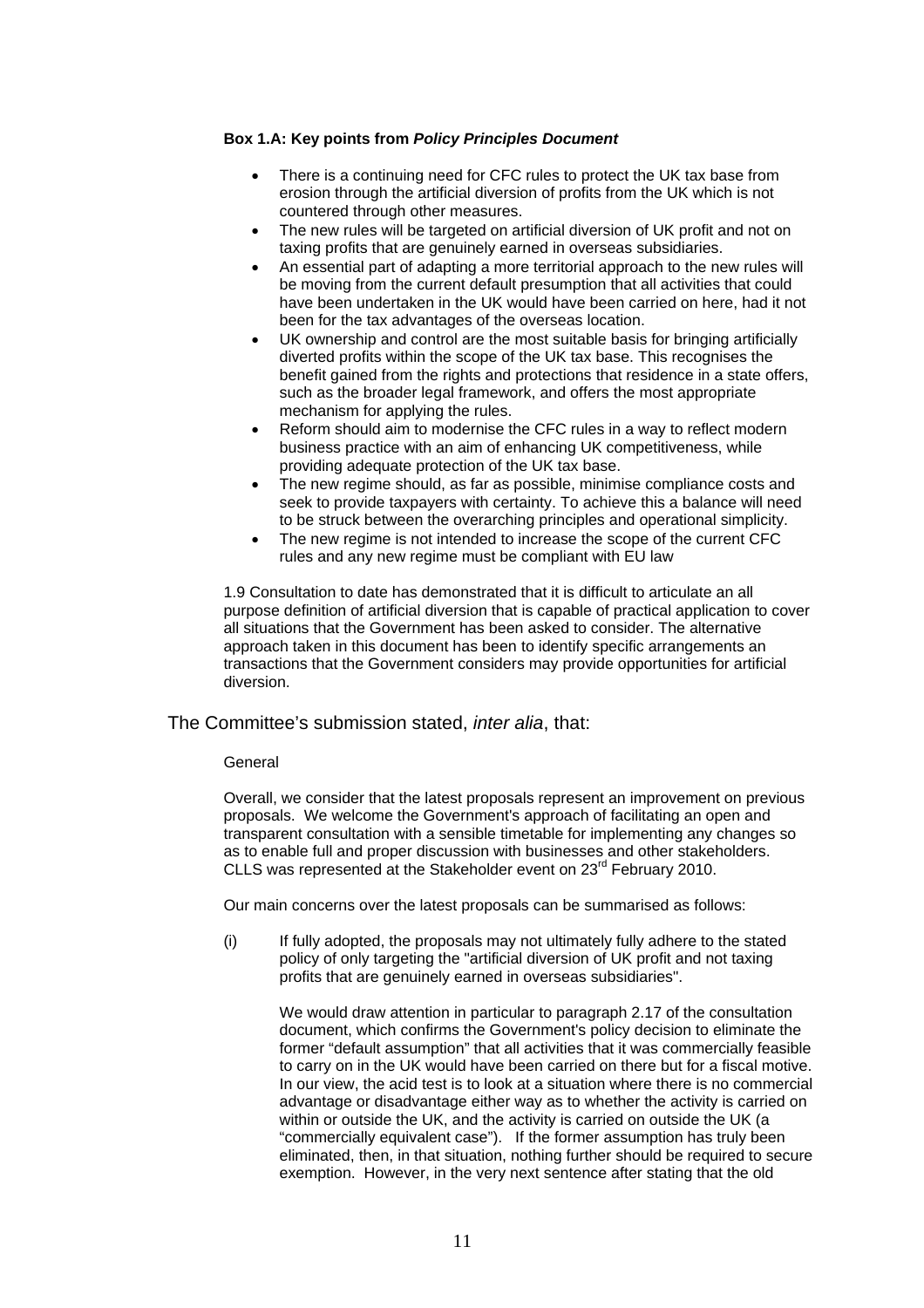assumption has been eliminated, paragraph 2.17 indicates that, even (apparently) in this situation, exemption would still be subject to a "redesigned motive test", according to which it would be necessary to "demonstrate the non-tax related commercial rationale" for a specified transaction or for the role of the company concerned. There is a clear contradiction in terms [of] first saying that the old assumption has been eliminated, and then postulating that the above test would apply even (apparently) in a commercially equivalent case. In a commercially equivalent case, there may be a "diversion of profit from the United Kingdom", but that diversion is, by definition, not "artificial". In addition, a provision which applied to a "non-artificial" diversion of profits would, in our view, clearly contravene EU law (see further below).

- (ii) The current proposals are more than likely to lead to a regime which will justify being referred to as complex and involve unwelcome compliance costs and therefore may not meet the stated objectives of achieving minimised compliance costs and certainty with the result of also not achieving the key policy of enhancing the competitiveness of UK.
- (iii) We support the principle that there should be a single worldwide regime rather than different regimes for EU and elsewhere. It is therefore absolutely crucial that any reform should demonstrably comply with EU law, as read in the light of the Cadbury Schweppes case. Stability and certainty of the tax system - as needed by business and stated to be a policy objective of Government - are not served by the enactment of provisions in respect of which, at the least, there is a good argument that they run contrary to EU law. A good example would be the legislative response to the Marks & Spencer decision, which was widely (and, as it turned out, correctly) believed from the outset to be insufficient to address the EU issues, and so only promoted further uncertainty. We are not convinced that the proposals yet fully take on board the extremely limited potential scope for a CFC regime permitted by the Cadbury Schweppes decision. After all the time and effort put into the process by many parties, it would be a disastrous outcome to end up with a regime that immediately faced further challenge in the courts.
- (iv) The UK has a well developed transfer pricing regime which is the main weapon against the artificial diversion of profits overseas. The World Wide Debt Cap ("WWDC") is now in force and, to an extent, addresses the issue of "fat capitalisation" of overseas subsidiaries. The CFC regime should not seek to address any of the perceived abuses which these regimes are in place to prevent. If nothing else, this is likely to lead to complexity and confusion: the interaction between the WWDC rules and the transfer pricing regime is problematic since in many circumstances the two measures target the same arrangements (in our view, this is the case notwithstanding paragraph 5(9) of Schedule 28AA, which specifically provides against doublecounting between WWDC and transfer pricing, and gives transfer pricing priority).

Similarly the WWDC rules sit uneasily with other interest restrictions (in particular the late paid interest rules). We would urge most strongly that further overlap between anti-avoidance regimes, each of which counteracts the perceived avoidance in different ways, should be resisted. If the transfer pricing and WWDC rules are not working as intended, then that should be addressed directly by changing those regimes

In our view, any Government concerns over "fat capitalisation" should be dealt with comprehensively under the WWDC and kept entirely out of the CFC forum. This is the only certain way of forestalling overlaps and impingements as between the CFC and the WWDC rules. We would also make the point that it would be absurd, and self-defeating in policy terms, if